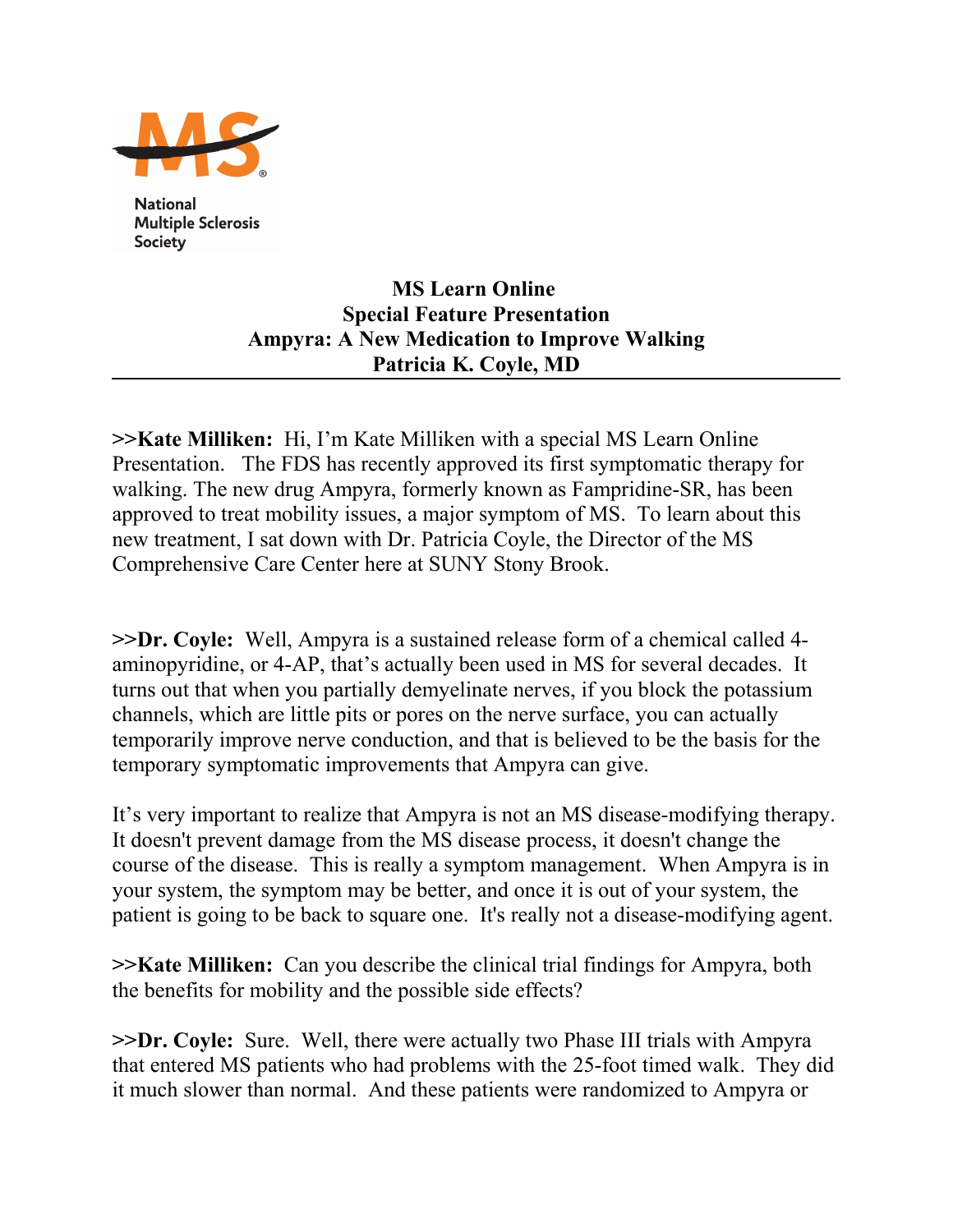placebo. And it turns out that in the Ampyra treated group, in 35% and 43%, respectively, in the two trials, they had a significant speed up in their ability to walk 25-feet. This compared to only 8% to 9% in the placebo arms. And this was viewed as a real benefit for those that had this ambulation speed up and walking response.

Now, Ampyra was basically very well tolerated. There was a very low dropout rate due to side effects. But one did see things like headache and back pain, difficulty with sleeping, nausea and dizziness, increase in urinary tract infections, and even increase in falls in some of the patients who were taking Ampyra.

**>>Kate Milliken:** How is Ampyra administered and how often does one have to take it?

**>>Dr. Coyle:** So, Ampyra comes in a 10 mg tablet, and that amount is taken twice a day. You are spacing it out around 12 hours.

**>>Kate Milliken:** There are a lot of different reasons that someone with MS may be having mobility issues: it could be numbness, it could be spasticity, it could be partial paralysis. Is there a particular person that Ampyra might work better for?

**>>Dr. Coyle:** Well, you're right, there really are a number of things that can interfere with the ability to walk, and often there is a combination. It turns out there really wasn't any predictable factor as to who would respond to Ampyra. And they entered all comers. The only issue was that they couldn't walk in a normal time frame. So, I think it is fair to say that it would be okay to try Ampyra in anybody that had a significant gait/ambulation problem in MS with the expectation that they might have improvement.

There was perhaps a little bit of a hint where it was suggested in the second Phase III trial that muscle strength in the legs was improving. So, perhaps that patient might be particularly helped. But there really weren't any valid predicting factors. So, it is probably okay to try it in anybody that has gait as a special issue with their MS.

**>>Kate Milliken:** Are there patients that Ampyra may not be good for?

**>>Dr. Coyle:** There are really two cases where you would not want to use Ampyra. One is if you have had seizures. That is probably the most feared side effect and the whole basis for trying to develop a sustained release form. That's a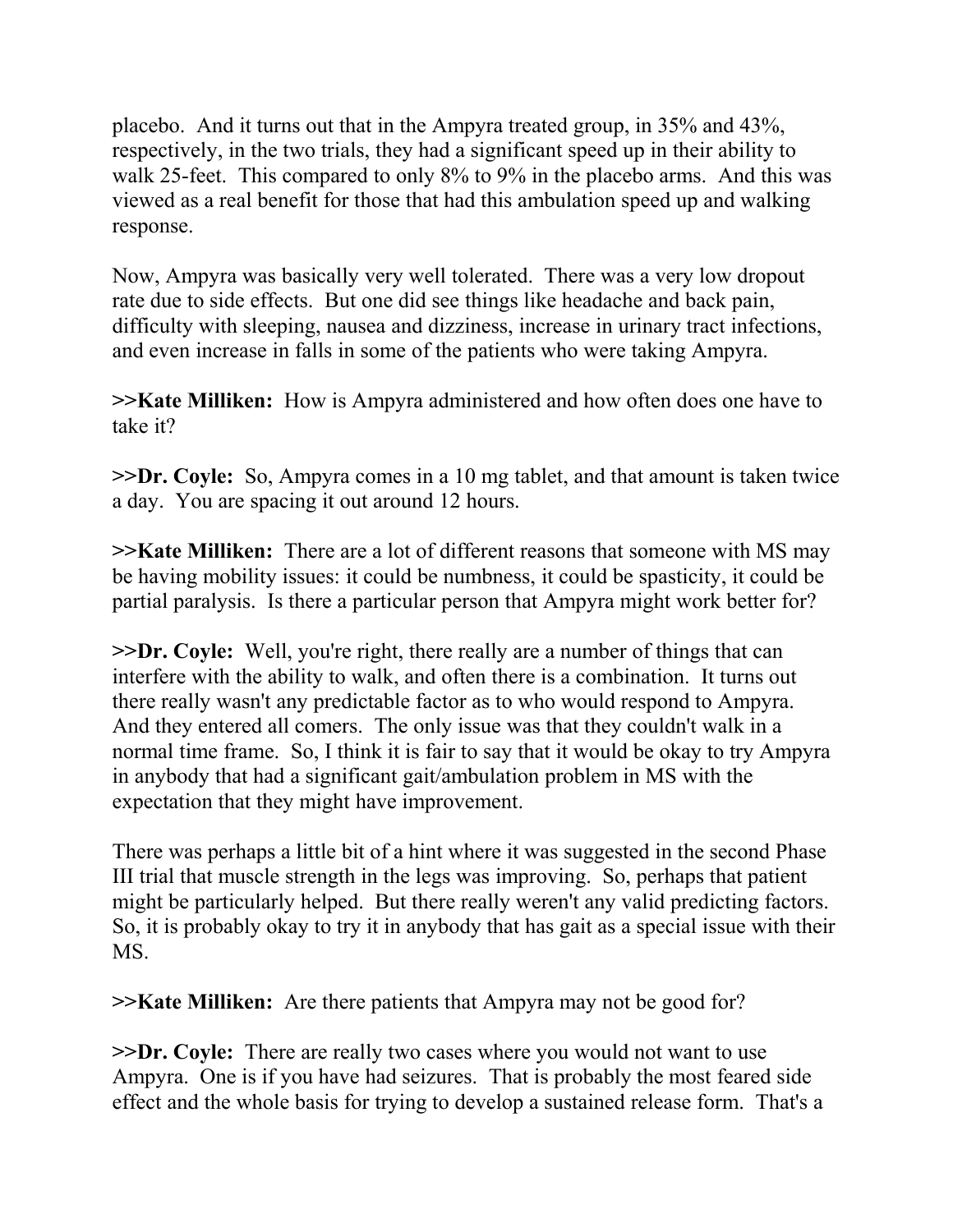very rare side effect if the level of Ampyra gets too high in the blood. So, if you have had prior seizures you probably don't want to use this.

The second is kidney damage. If the kidneys are not working properly, they're not filtering the blood, then you may get a higher than normal level of Ampyra, and that could lead to increased risk for seizures. So, in the MS patient that has preexisting kidney disease, it really shouldn't be used.

For the older MS individual, where their kidney function is not clear, it may be that their doctor will have to do a formal creatinine clearance, to make sure that their kidneys are working properly.

**>>Kate Milliken:** Will Ampyra be prescribed for people with progressive MS?

**>>Dr. Coyle:** Well, the good news is, Ampyra worked for all forms of MS. There was no limitation, relapsing and all of the progressive forms. So, yes, it can certainly be prescribed for progressive MS.

**>>Kate Milliken:** Can Ampyra be taken along with a disease-modifying therapy?

**>>Dr. Coyle:** That's a very good question and absolutely. The use of the diseasemodifying therapies, a good proportion, many of the patients in the trials were on disease-modifying therapies and it didn't seem to interfere with the benefit at all.

Ampyra is not a replacement for disease-modifying therapy. You are using it to treat a symptom, so you certainly would never want to stop your disease-modifying therapy or consider Ampyra a switch for that.

**>>Kate Milliken:** Now that Ampyra is approved, when do you think it will be available?

**>>Dr. Coyle:** Well, Ampyra will be on the market in March of 2010, and this has been a very interesting journey, because it's almost a 20-year development of the sustained release form of the chemical 4-AP. So, it is very exciting that it comes to market in March of 2010.

**>>Kate Milliken:** Personally and professionally, how does it feel for you to be able to prescribe this new drug to your patients?